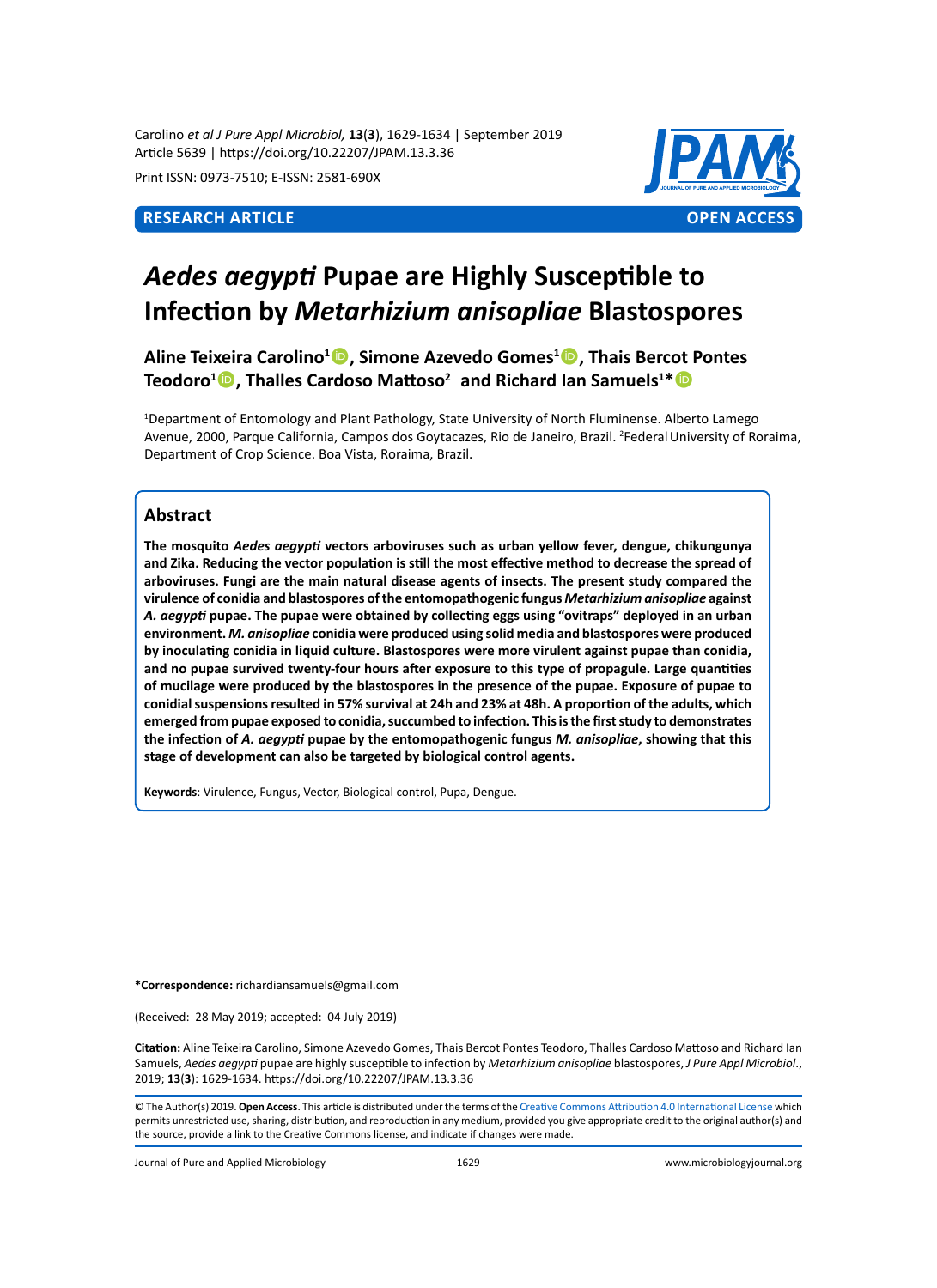#### **INTRODUCTION**

The arboviruses urban yellow fever, dengue, Zika and chikungunya, vectored by the mosquito *Aedes aegypti*, continue to present serious public health concerns worldwide<sup>1,2</sup>. For decades synthetic insecticides have been used to control insect vector populations. However, the use of these chemicals has caused serious environmental impact and negative effects on human health. As a consequence of indiscriminate chemical use, studies indicate that a large percentage of the mosquito population has developed resistance to these insecticides $3,4$ . An alternative to chemical agents for mosquito control is the use of microbiological agents in integrated pest management programs. One of the main advantages of using biological products is their selective action, being harmless to human health and to the environment<sup>5</sup>. The use of Bti (Bacillus *thuringiensis* var. *israelensis*) based biolarvicides is an effective alternative for the reduction of mosquito populations<sup>6</sup>. However, as these bacteria need to be ingested to kill the target insect, Bti is ineffective for the control of eggs, pupae and the adult stages<sup>7,8</sup>. A more comprehensive option for insect control is the use of entomopathogenic fungi. *M. anisopliae* is highly promising for the control of *A. aegypti*, as this fungus infects eggs, larvae and adults<sup>9,10,11</sup>.

The potential to control all stages of the mosquito life cycle is important for efficient integrated pest management, reducing the number of adults that transmit diseases to the human population $12$ . To date, no study has investigated the microbial control of the pupal phase of the mosquito life cycle. Here we investigated the pathogenicity and virulence of *M. anisopliae* blastospores and conidia against *A. aegypti* pupae.

#### **METHODS**

#### **Mosquito maintenance**

*A. aegypti* eggs were collected in the field using "ovitraps". The ovitraps were made from 700 mL black plastic plant pots with 4 hardboard strips vertically attached to the pots. These traps were half-filled with tap water and placed in shaded areas around the Campus of the State University of North Fluminense (UENF). After one week, all of ovitraps were collected and the wooden strips analyzed in the laboratory, using a dissecting microscope, to confirm the presence of mosquito eggs. Subsequently, the strips were immersed in trays with water to stimulate the hatching of the larvae. Larvae were maintained on ground fish food until they developed into pupae. These pupae (1 day old) were then immediately used in the following experiments.

# **Preparation of suspension of** *M. anisopliae* **conidia and blastospores**

For the conduction of the assays, *M. anisopliae* isolate LEF 2000 was used. This isolate was obtained from a soil sample in Campos dos Goytacazes, Brazil. Following purification of this fungus by consecutive reisolation, a monosporic culture was obtained by conventional methods. The fungus was then identified from conidiophore morphology using taxonomic keys. This isolate is currently maintained in the fungal collection of the Insect Pathology Sector at the State University of North Fluminense.

*M. anisopliae* conidia were obtained from culture medium containing potato, dextrose and agar (PDA) and maintained in an incubator for ten days at 27 °C and 70% RH. After growth of the fungus, the conidia were carefully removed from the culture medium with the aid of a spatula and a suspension was prepared using Tween 20  $(0.01\%)$  at the concentration of  $1x10<sup>7</sup>$  conidia mL<sup>-1</sup>, estimated using a Neubauer hemocytometer.

Blastospores of *M. anisopliae* were produced in culture medium containing 3% corn steep liquor (Sigma-Aldrich, Brazil), 4% yeast extract and 4% glucose. The liquid medium (50 mL) was placed in Erlenmeyer flasks (250 mL). A volume of 500  $\mu$ L of the conidial suspension  $(1x10<sup>7</sup> mL<sup>-1</sup>)$  was added to the liquid medium and incubated at 27 $\,^{\circ}$ C in orbital shaker at 152 rpm. After three days, the blastospores were separated from the hyphal fragments present in the culture using a "Miracloth" filter (Sigma-Aldrich, Brazil). The concentration of blastospores in the suspension was also estimated using Neubauer hemocytometer. A final concentration containing  $1x10<sup>7</sup>$  blastospores mL<sup>-1</sup> was used in the assays.

# **Infection bioassays of** *A. aegypti* **pupae**

After larvae hatched, the rearing was monitored daily for selection of newly formed pupae. The pupae were placed in 4 plastic containers (200 mL), each with 10 individuals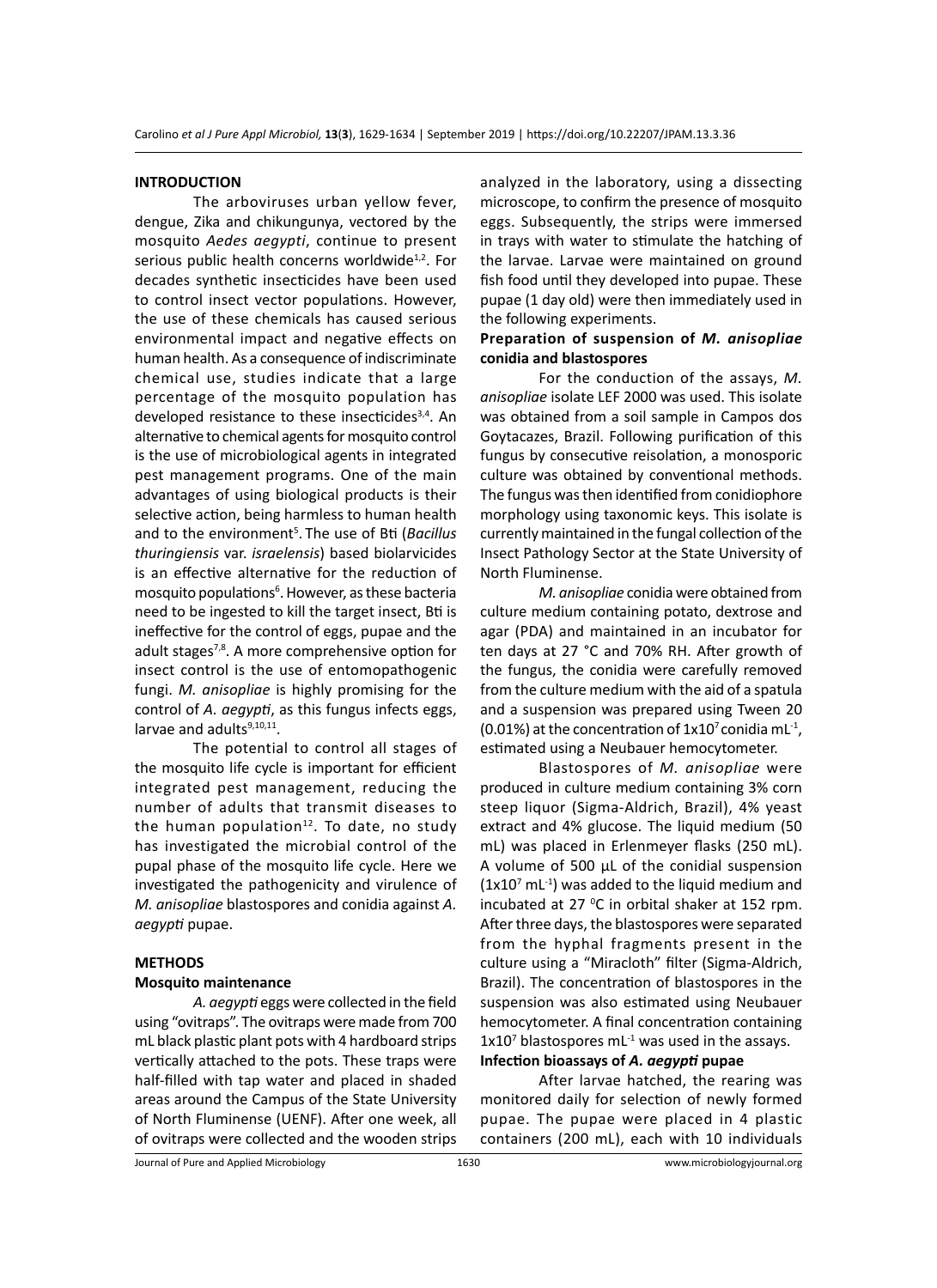$(N = 40$  pupae per treatment). A volume of 50 mL of the conidial or blastospore suspension was added to the vessel. Controls was carried out with water only (blastospore treatments) or Tween only (conidial treatments). The treatments were maintained on a laboratory bench at a temperature of approximately 27 °C. Pupal survival was monitored for a period of 3 days, the maximum time observed to normally complete this stage of the life cycle under laboratory conditions. All assays were carried three times.

In an additional assay, 40 pupae that had been treated with conidia, as stated above, were used to evaluate the survival rate of adults emerging after pupal infection. The survival rates of these newly emerged adults were compared with the control group, which had only been exposed to Tween 20 (0.01%).

# **Statistical analysis**

All experiments were carried out using 40 insects per treatment or control group, with all experiments carried out three times. Differences in survival rates between groups and the median survival time  $(S_{50})$  were calculated and analyzed using ANOVA and Kaplan–Meier analysis. The significance was determined using Log-rank pair-wise comparisons at the 95% significance level. Insects which survived the 3 days of the experiment was regarded as "censored".

#### **RESULTS**

The result of this study demonstrated for the first time the infection of pupae by blastospores and conidia of the entomo-pathogenic fungus *M. anisopliae*. Significant differences between treatments were observed using the Log-Rank test (*X*<sup>2</sup> (3) = 432.3, *P*<0.0001). Twenty-four hours after exposing pupae to blastospore suspensions, 100% of the pupae had died (Fig. 1). The presence of mucilage was observed covering the entire pupal integument 24h post-infection (Fig. 2). Blastospores and mucilage covered the entire surface of the pupae (Figure 2A and 2B). Mucilage showed strong adherence since it was not possible to remove from the pupae in the water (Fig. 2A and 2B). Conidiogenesis was observed on the pupal







**Fig. 2.** Blastospores infecting *Aedes aegypti* pupae with copious amounts of mucilage secreted by the fungus (A and B). After infection by blastospores, conidial sporulation was observed on dead pupae (C). Pupae infected with *Metarhizium anisopliae* conidia showed no mucilage production and no sporulation was observed on the insect integument (D - F)

Journal of Pure and Applied Microbiology 1631 www.microbiologyjournal.org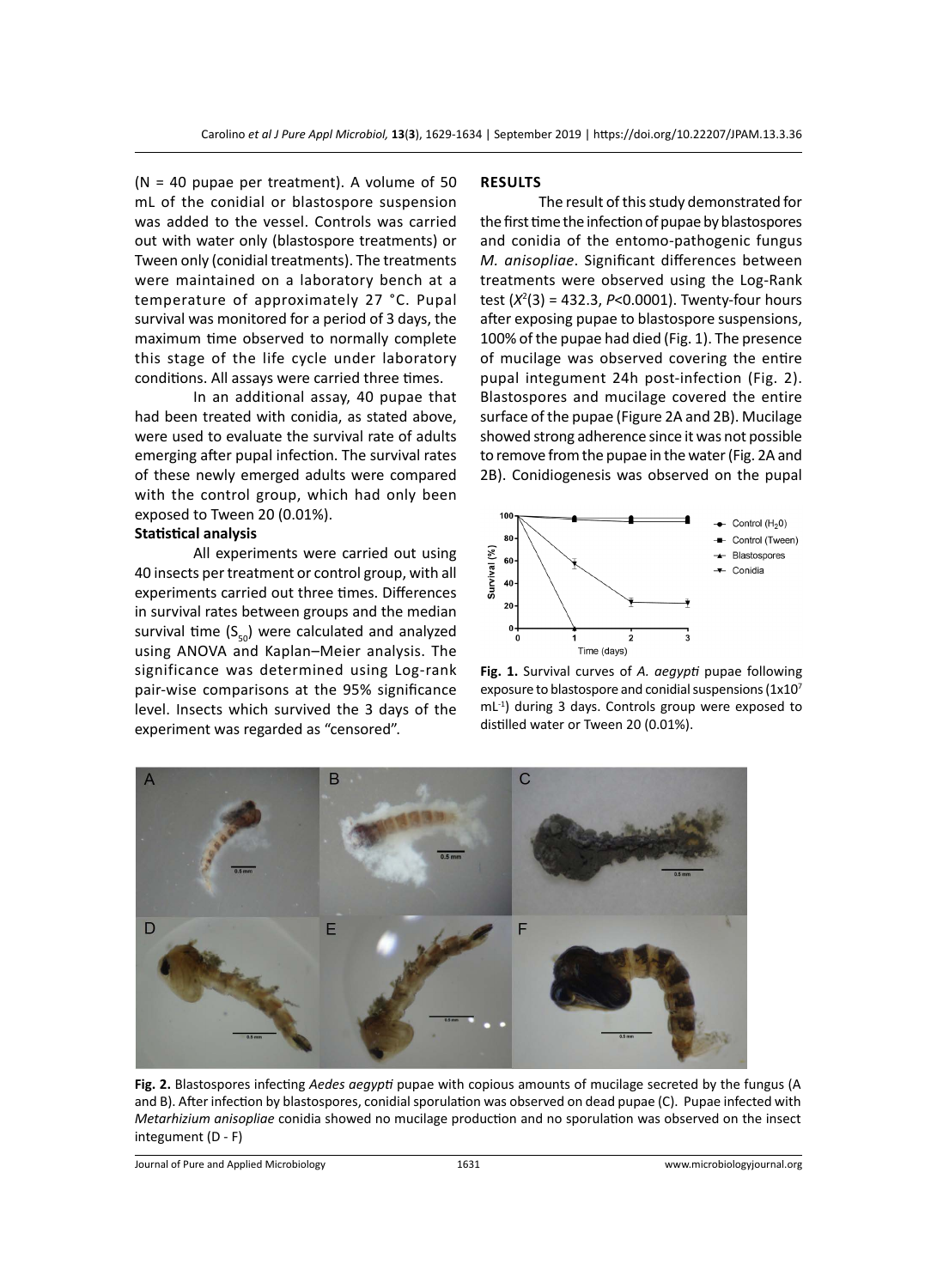cuticle when blastospores produced conidiophores (Fig. 2C).

In the conidial treatment, 24 hours after exposition to the fungus, pupal survival was 57.5%. After 48h it decreased to 23.3% ( $S<sub>eq</sub> = 2$  days). Pupae infected with *M. anisopliae* conidia showed no mucilage and no conidia were observed attached to the surface of the pupae. Also, no sporulation was observed on the insect integument (Fig. 2D - F). On the third day of evaluation, it was possible to observe the emergence of a low number of adults from the pupae that had survived this treatment.

Control pupae developed normally, and adult mosquitoes were observed at the final evaluation stage of the experiment. On the third day, 98.3% and 95% survival rates were observed in the water and Tween control groups respectively. Analysis of variance showed no difference between the control groups (*P* = 0.264).

In the assay to monitor adult survival, 27.5% of the pupae that had been exposed to conidia resulted in adult emergence. However, 54.5% of these adults subsequently died over the next three days and sporulation of fungi could be observed on all of these adults (data not shown here). Over 90% of pupae in the control treatments were viable with adults emerging normally and surviving for more than 30 days.

### **DISCUSSION**

The present study showed for the first time that blastospores and conidiospores of the entomopathogenic fungus *M. anisopliae* are virulent to *A. aegypti* pupae. Blastospores were significantly more virulent than conidiospores (conidia) of the same fungal isolate.

After the pupae succumbed to infection by both conidia and blastospores, it could be observed that the pupae had an unusual anatomical appearance (Figure 2), which indicated an acceleration of the molting process to the adult stage, possibly in an attempt to escape the infection. The third-instar nymphs of aphids infected with *Lecanicillium attenuatum* also showed an accelerated molting process, resulting in reduced infection rates $13$ . Insects can modify their behavior as a survival strategy in an attempt to avoid pathogen infection. Triggering successive molting, adjusting the body temperature to inhibit fungal grow or, as in social insects, allogrooming and abandoning the nest, are all infection avoidance strategies<sup>13,14,15</sup>. Anopheles *gambiae* larvae infected with the bacteria *Asaia*, also showed an accelerated developmental rate through the four larval stages, reaching the pupal stage almost 48 hours faster than non-infected larvae<sup>16</sup>. The molting process can inhibit the pathogen as phenol oxidase enzymes present in the molting fluid remain active in the newly formed cuticle for an extended period, binding to the components of the fungal cell wall (chitin and glucan), inhibiting the germination of the fungus $^{17}$ .

Interestingly, blastospores of *M. brunneum* stained with Calcofluor White, a dye widely used to stain fungal cell wall components, showed that blastopsores had little or no glucan $^{18}$ . This fact may have resulted in a reduced influence of phenol oxidase enzymes present in newly formed cuticle of the pupae, allowing rapid adhesion and consequent infection. An interesting observation in the present study was that some of the pupae that had apparently "escaped" conidial infections and metamorphosed to adults, died soon after emerging, with subsequent conidiogenesis on the cadaver, demonstrating that the adults had died from fungal infection. This may suggest that although the pupae had successfully molted to the adult stage, the fungus was developing within the hemolymph, resulting in adult infection and death.

In an aquatic environment, the mucilage secreted by *M. anisopliae* blastospores facilitates the adhesion of the fungus to the insect's integument, which accelerates infection and reduces the time to kill<sup>18</sup>. The secretion of mucilage may result in rapid pupal mortality, compromising respiration by blocking of the respiratory trumpets.

Conidia can also produce a thin layer of mucilage that is secreted by mature appressorium to reinforce the attachment to the insect integument<sup>19</sup>. However, conidia were found to bind poorly to weakly polar surfaces, even after a 24 hour exposure period $20$ . This corroborates the results of the present study and those of Greenfield et al. $21$ , who reported that adhesion of *M. anisopliae* conidia to aquatic mosquito larvae was low when compared with that on terrestrial insect integument (*Tenebrio molitor*).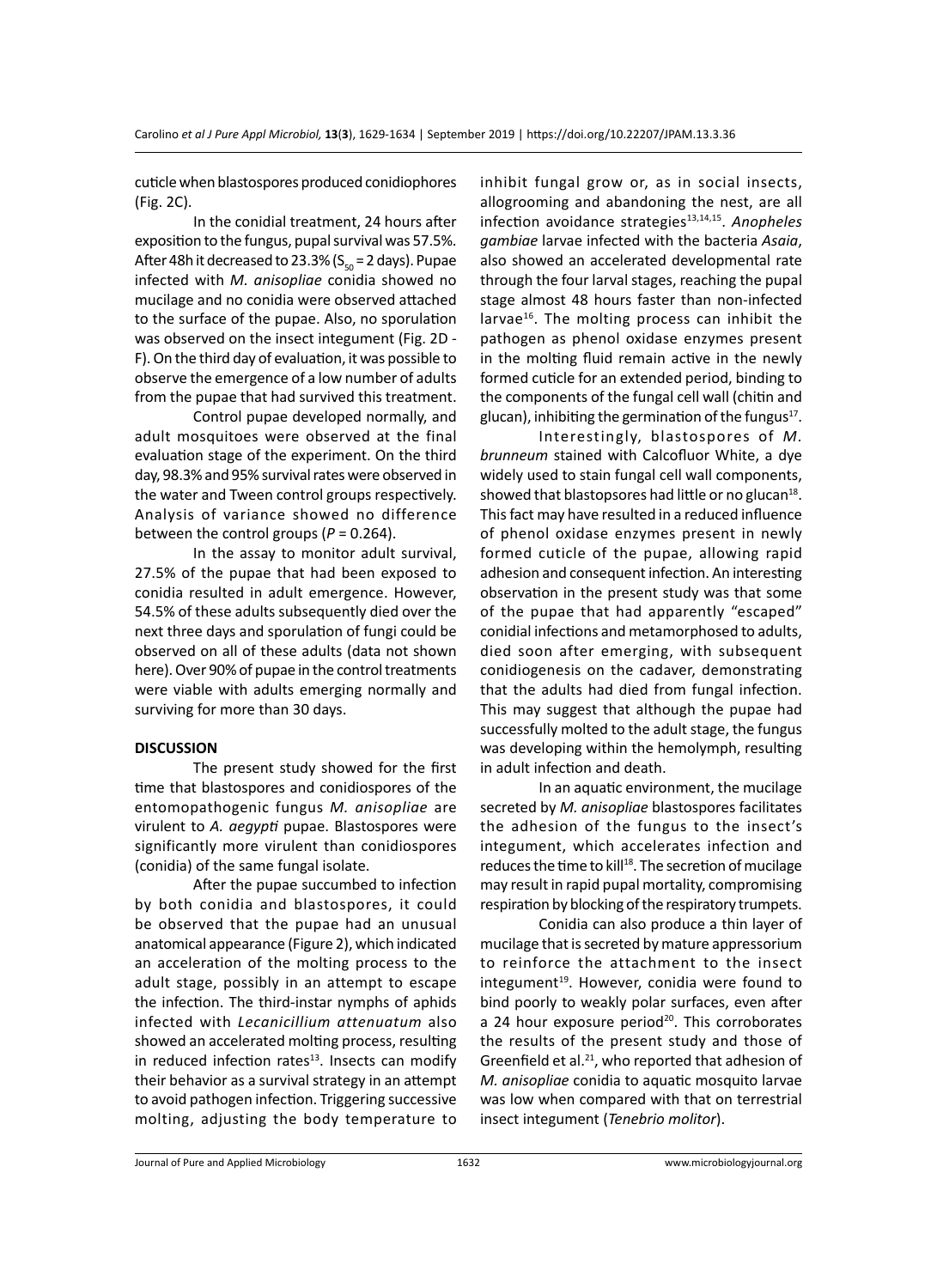The infection route of blastospores or conidia when attacking mosquito pupae has not yet been investigated, but the results of the present study indicate a novel mode of action of the blastospores, which have great potential for the control of this stage of the mosquito life cycle, due to rapid mortality of the host. Insect pupae are normally considered to be a difficult target for control, as they do not feed and this phase only lasts approximately 3 days in the case of *A. aegypti*.

The integument of the pupae is more sclerotized than that of the larvae. For biological control agents such as Bti, regularly used to control the larval phase, ingestion is necessary to cause infection<sup>6,7</sup>. Previous studies have shown that conidia of the entomopathogenic fungus *M. brunneum*, when used against *A. aegypti* larvae in an aquatic environment, have low adhesion rates to the integument<sup>22</sup>. However, the presence of conidia in the intestine of *A. aegypti* larvae was observed following ingestion of these propagules and death was attributed to stress caused by proteolytic enzymes released by the conidia<sup>22</sup>.

Efficiently controlling the immature forms of the vector reduces the chances of adult emergence, and thus decreases the incidence of disease transmission. Pupae are highly susceptible to *M. anisopliae* blastospore infection, which makes this propagule a promising tool for *A. aegypti* biological control strategies or for incorporation in an integrated vector management program.

This study shows that blastospores of *M. anisopliae* are efficient in preventing the development of *A. aegypti* pupae, with 100% pupal mortality in only twenty-four hours. The study shows the possibility of using fungi to control this phase of development of the mosquito. Pupae are normally more resistant to biological control measures due to the short duration of this phase of the life cycle, therefore the infection process needs to be very quick and efficient. By killing the immature forms of this vector, we can reduce the population of the adults, lowering the vectorial capacity of this insect.

### **Acknowledgments**

FAPERJ for the post-doctoral fellowship awarded to ATC. UENF for the studentships award to TBPT and the post-doctoral fellowship awarded to TCM. CNPq for the studentship awarded to SAG. RIS is a CNPq research fellow.

#### **Conflict of Interest**

The authors declares that there is no conflict of interest.

#### **Authors' Contribution**

ATC designed and performed the experiments, analyzed the data and wrote the initial draft of the paper. SAG, TBPT and TCM helped perform the experiments and data analysis. RIS supervised the research and corrected the original draft.

#### **Funding**

FAPERJ: E-26/201.345/2016; E-26/203.066/2016; E-26/201.336/2016. CNPq: 431766/2016-9.

### **Data Availability**

 All data is freely available from the corresponding author on request.

### **Ethics Statement**

Not applicable

#### **REFERENCES**

- 1. World Health Organization, Global vector control response 2017–2030. https://www.who.int/vectorcontrol/qa-vector-control/en/, Accessed 21 Dec, 2018.
- 2. Brazilian Ministry of Health, Monitoramento dos casos de dengue, febre de chikungunya e doenca aguda pelo virus Zika ate a Semana Epidemiológica. http:// portalarquivos 2.saude. gov.br/images/pdf/2018/ agosto/07/2018-040.pdf, Accessed 11 Jan, 2019.
- 3. Braga I A, Valle D. *Aedes aegypti*: historico do controle no Brasil. *Epidemiologia e Servicos de Saude,* 2007; **16** (2): 113-118. https://doi.org/10.5123/S1679-49742007000400007.
- 4. Wondji C S, Silva W A P P, Hemingway J, Ranson H, Karunaratne S H P P. Characterization of knockdown resistance in DDT and pyrethroid-resistant *Culex quinquefasciatus* populations from Sri Lanka. *Trop. Med. Int. Health*, 2008; **13** (4): 548–555. https://doi.org/10.1111/j.1365-3156.2008.02033.x.
- 5. Bale J S, Van Lenteren J C, Bigler F, Biological control and sustainable food production. *Philos Trans Soc, B*, 2008; **363**: 761-776. https://doi.org/10.1098/rstb.2007.2182.
- 6. Lacey L A, Grzywacz D, Shapiro-Ilan D I, Frutos R, Brownbridge M, Goettel M S. Insect pathogens as biological control agents: back to the future.